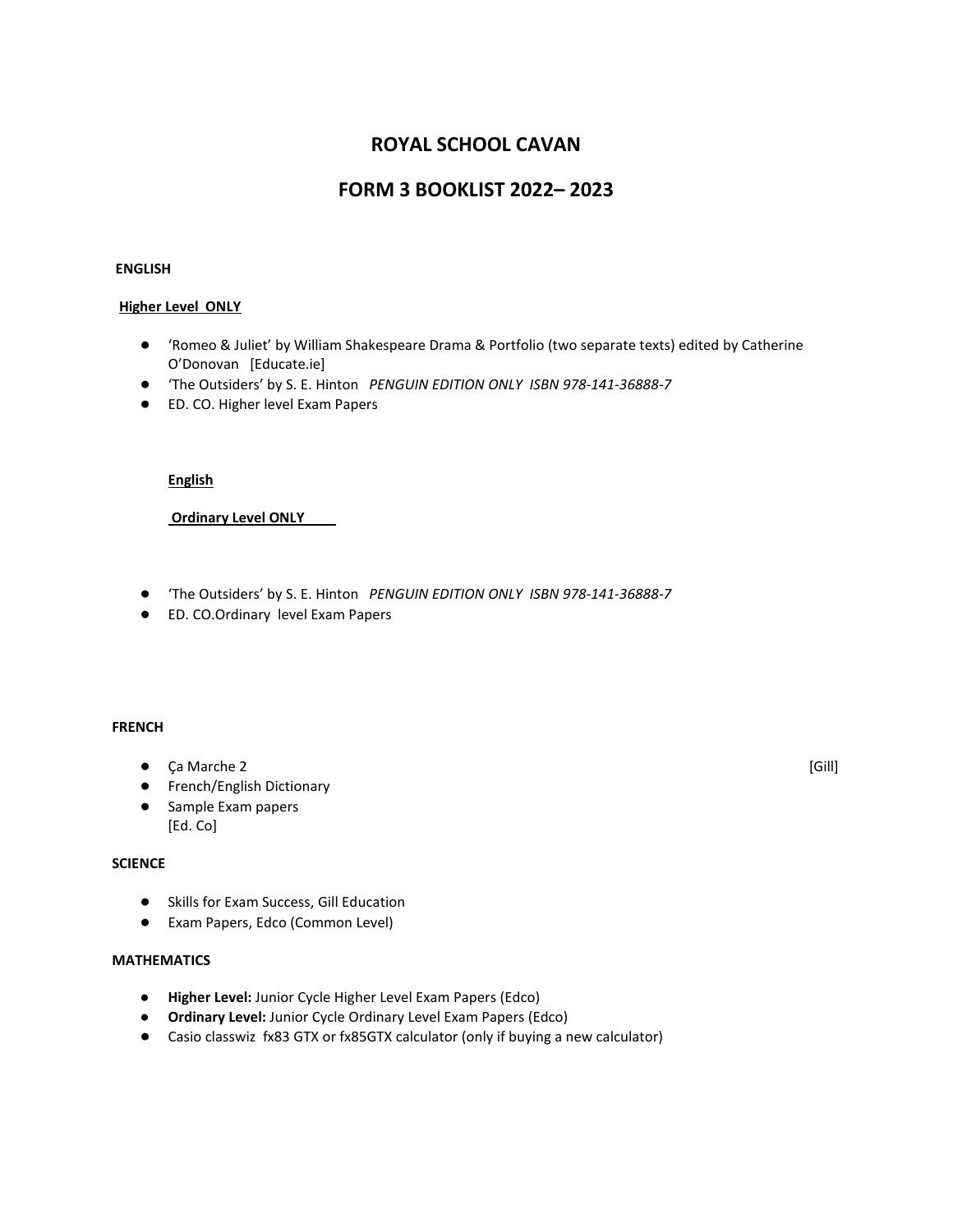#### **APPLIED TECHNOLOGY**

● Junior Cycle Exam Papers (Mr. Patterson will provide details when a company has decided to produce these. Currently no papers are available).

#### **BUSINESS STUDIES**

● Record Books 1, 2 & 3

#### **HOME ECONOMICS**

● Junior Cycle Exam Papers **by the Contract Contract Contract Contract Contract Contract Contract Contract Contract Contract Contract Contract Contract Contract Contract Contract Contract Contract Contract Contract Contra** 

### **History**

Junior Cycle Exam Papers( Ed. Co. only. )Paper folder for History Booklets.

#### **Geography**

| Junior Cycle Exam Papers | [Educate.ie] |
|--------------------------|--------------|
|--------------------------|--------------|

#### **TECHNICAL GRAPHICS**

|              | Graphics Junior Cycle Exam Papers (Higher & Ordinary Level) | [Educate.ie] |
|--------------|-------------------------------------------------------------|--------------|
| <b>MUSIC</b> |                                                             |              |
|              | Music Exam Papers                                           | [Ed. Co]     |

● Sounds Good 2: Music for the new Junior Cycle by Laura Lynch [Ed. Co.]

### **ART**

- Renew Art materials drawing pencils, watercolours, water colouring pencils, acrylic paints, set of brushes, oil pastels, scissors, rubber, ruler if necessary.
- A4 (book style) sketchbook
- A4 zip lock folder to hold all equipment
- A2 plastic folder

### **SPHE**

### **Irish Higher and Ordinary level**

#### **Exam papers**

- Gaeilge T2 Ardleibhéal An tSraith Shóisearach (Higher Level) (Edco)
- Gaeilge T2 Gnáthleibhéal An tSraith Shóisearach (Ordinary Level) (Edco)